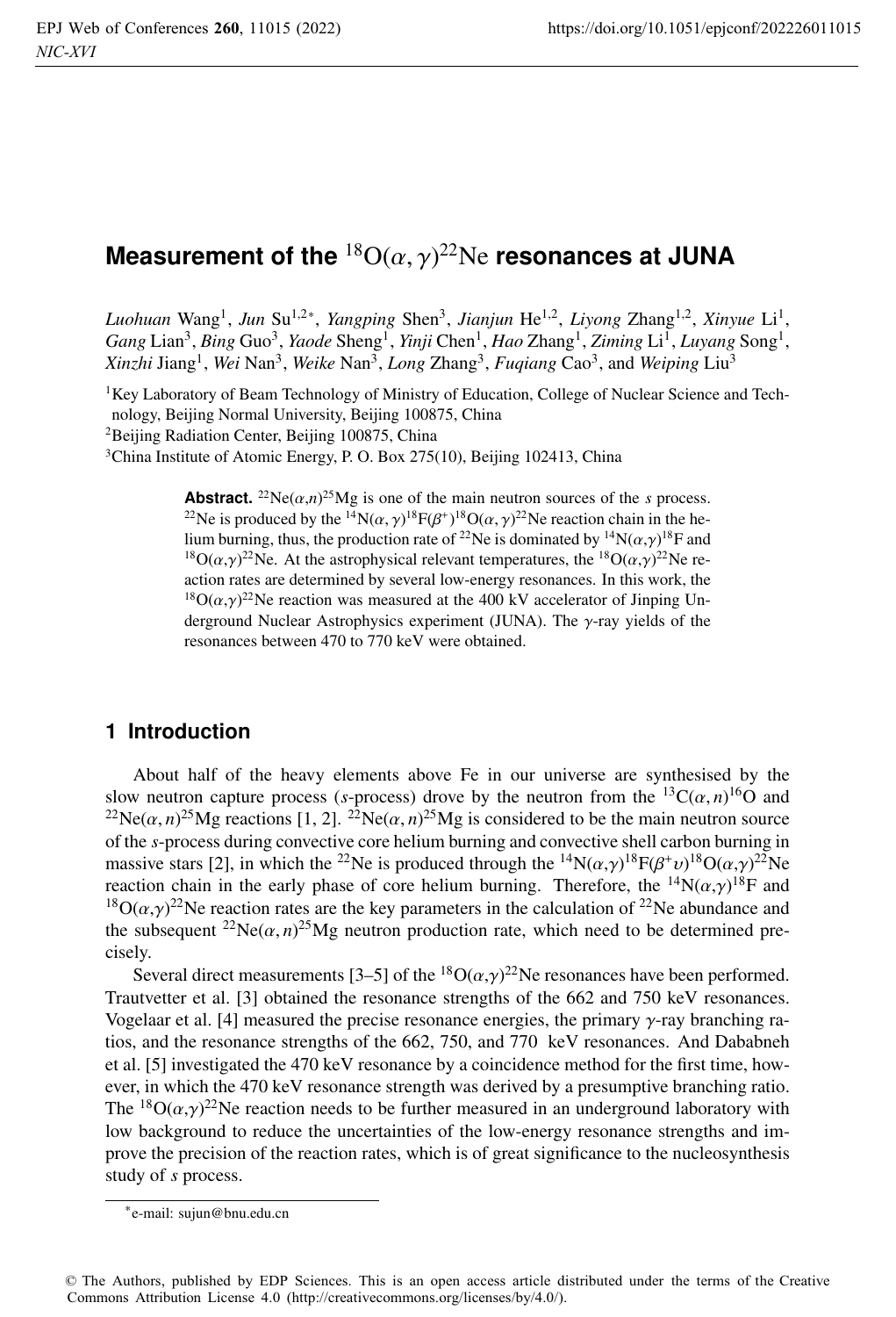## **2 Experimental method**

The experiment was performed at the 400 kV accelerator of Jinping Underground Nuclear Astrophysics experiment(JUNA) [6] in the China Jinping Underground Laboratory (CJPL) [7], the  ${}^{4}He^{2+}$  beam was collimated by two apertures and then bombarded on the <sup>18</sup>O enriched isotopic target which was directly water cooling. The average beam current was 500  $\mu$ A on the target. A cold trap cooled by liquid nitrogen was installed upstream of the target to minimize carbon build-up on the target surface, together with magnetic molecular pumps and dry scroll pumps. Target together with the chamber formed a Faraday cup for measuring the beam charge on the target. A ring electrode applied with a voltage of -300 V was installed between the target and cold trap to suppress secondary electrons emitted from both the target and the last aperture.



Figure 1: Schematic view of the experimental setup.

The <sup>18</sup>O enriched oxygen (98% abundance) gas was used to produce the  $Ti^{18}O_x$  (*x* is the atoms ratio of oxygen to titanium) targets by Filter cathodic vacuum arc (FCVA) technology [8, 9], in which Ta substrates with a diameter of 47.3 mm and a thickness of 0.7 mm was adopted. The targets were able to withstand the high beam loads for several coulombs without noticeable deterioration. The  $\gamma$  rays emitted from  ${}^{18}O(\alpha, \gamma)^{22}$ Ne were detected by a near  $4\pi$  BGO detector and a  $3'' \times 4''$  LaBr<sub>3</sub> detector, as shown in Fig. 1. All of the detectors were shielded by 5 mm Cu, 100 mm Pb, and 1 mm Cd materials to further suppress the natural  $\gamma$ -ray background emitted from the rocks and induced by the neutron radioactive capture reactions.

## **3 Preliminary results**

Fig. 2 shows the sum spectra obtained by the BGO detector array of the 470, 662, 750, and 770 keV resonances, respectively, in which the *E*sum represents the sum of the energies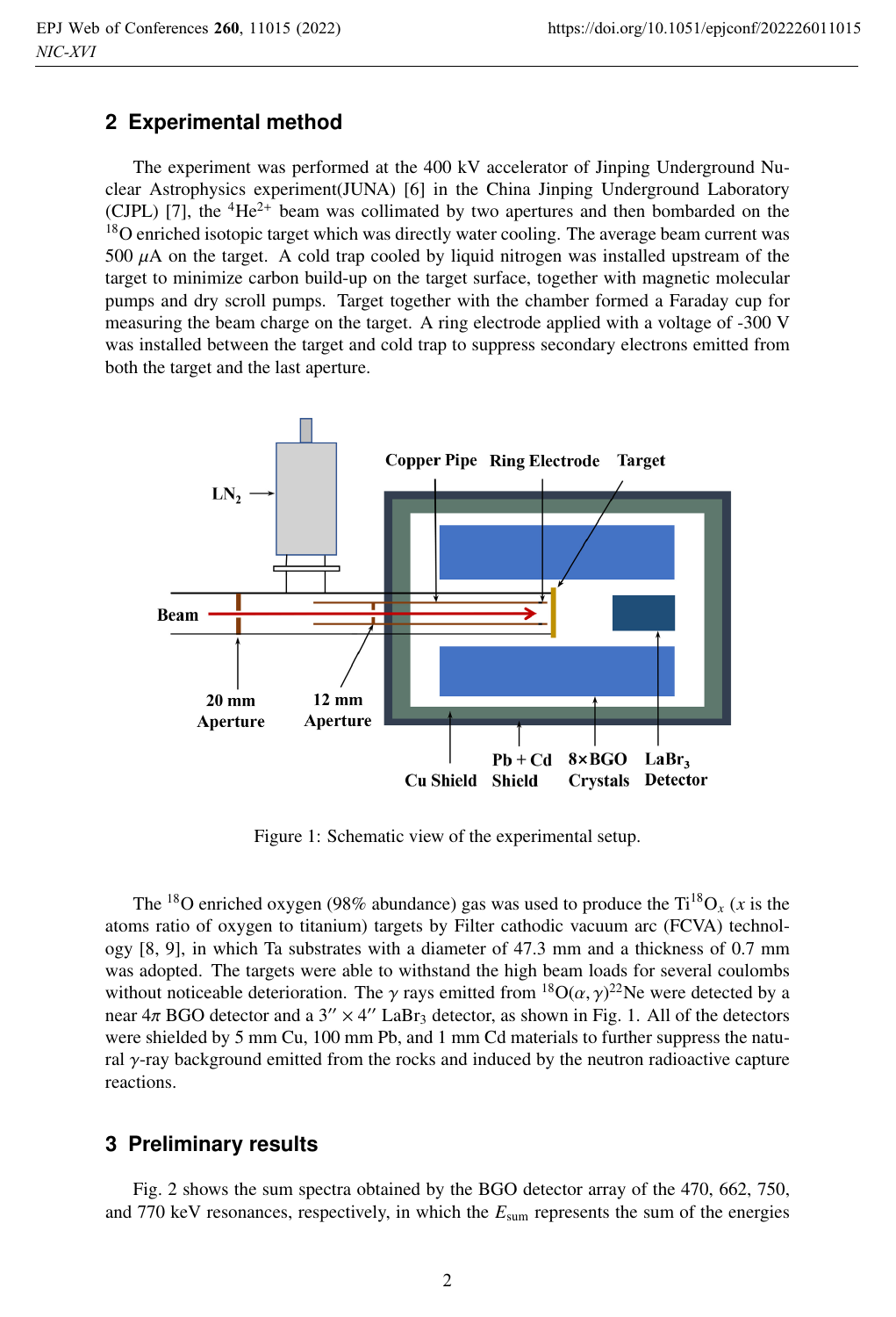

Figure 2: The sum spectra of the <sup>18</sup>O( $\alpha$ ,  $\gamma$ )<sup>22</sup>Ne resonances: (a) at  $E_r = 470$  keV, (b) at  $E_r = 662 \text{ keV}$ , (c) at  $E_r = 750 \text{ keV}$ , (d) at  $E_r = 770 \text{ keV}$ , respectively.

of all eight BGO segments. It can be seen that the sum peaks  $(E_{sum} = 9500 - 10500 \text{ keV})$  of these resonances are clearly visible in the spectrum.

Based on the counts of the sum peak and the efficiency simulated with GEANT4 program [10], the yield curves of  ${}^{18}O(\alpha, \gamma)^{22}$ Ne were derived, as shown in Fig. 3. In the GEANT4 simulation, the primary  $\gamma$ -ray branching ratios were extracted by fitting the single spectrum obtained of the BGO detector array. The uncertainty of the yields mostly arises from the statistic error, the change of the sum peak range, and the GEANT4 simulation. These yields will be used to extract the resonance strength. Further data analysis is in process and the results will soon be published.

#### **4 Acknowledgments**

The authors thank the staff of the CJPL and Yalong River Hydropower Development Company and Tsinghua University for the laboratory support. The present work is supported